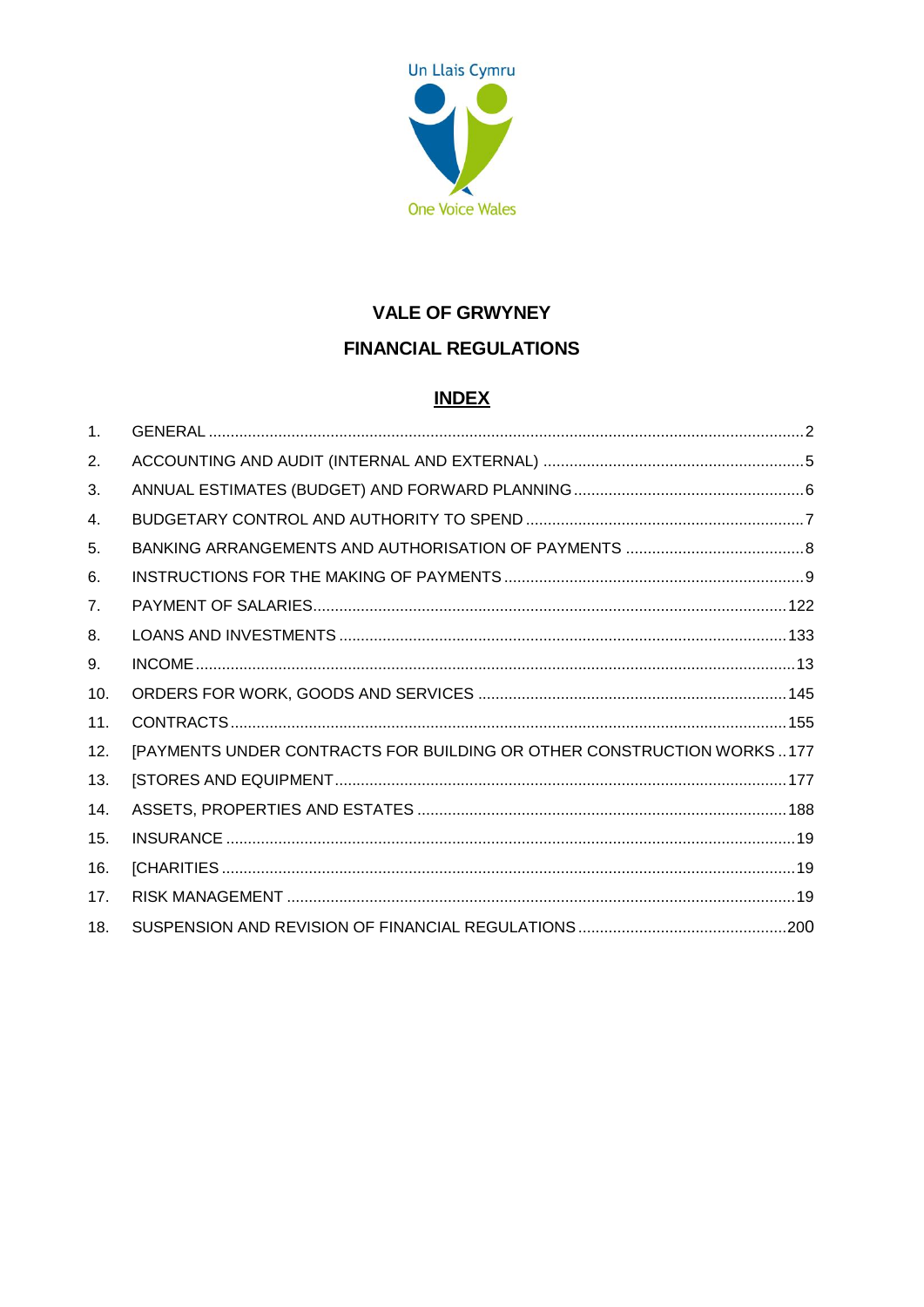These Financial Regulations were adopted by the Council at its Meeting held on 19<sup>th</sup> October 2020 and reviewed on the 16<sup>th</sup> May 2022

### <span id="page-1-0"></span>**1. GENERAL**

- 1.1. These financial regulations govern the conduct of financial management by the Council and may only be amended or varied by resolution of the Council. Financial regulations are one of the Council's three governing policy documents providing procedural guidance for members and officers. Financial regulations must be observed in conjunction with the Council's standing orders<sup>1</sup> and any individual financial regulations relating to contracts.
- 1.2. The Council is responsible in law for ensuring that its financial management is adequate and effective and that the Council has a sound system of internal control which facilitates the effective exercise of the Council's functions, including arrangements for the management of risk.
- 1.3. The Council's accounting control systems must include measures:
	- for the timely production of accounts;
	- that provide for the safe and efficient safeguarding of public money;
	- to prevent and detect inaccuracy and fraud; and
	- identifying the duties of officers.
- 1.4. These financial regulations demonstrate how the Council meets these responsibilities and requirements.
- 1.5. At least once a year, prior to approving the Annual Governance Statement, the Council must review the effectiveness of its system of internal control which shall be in accordance with proper practices.
- 1.6. Deliberate or wilful breach of these Regulations by an employee may give rise to disciplinary proceedings.
- 1.7. Members of Council are expected to follow the instructions within these Regulations and not to entice employees to breach them. Failure to follow instructions within these Regulations brings the office of Councillor into disrepute and may represent a breach in the Councillor's Code of Conduct
- 1.8. The Responsible Financial Officer (RFO) holds a statutory office to be appointed by the Council. [The Clerk has been appointed as RFO for this Council and these regulations will apply accordingly.]
- 1.9. The RFO;

<sup>1</sup> <sup>1</sup> Model standing orders for Councils 2019 Edition are available from NALC (© NALC 2019)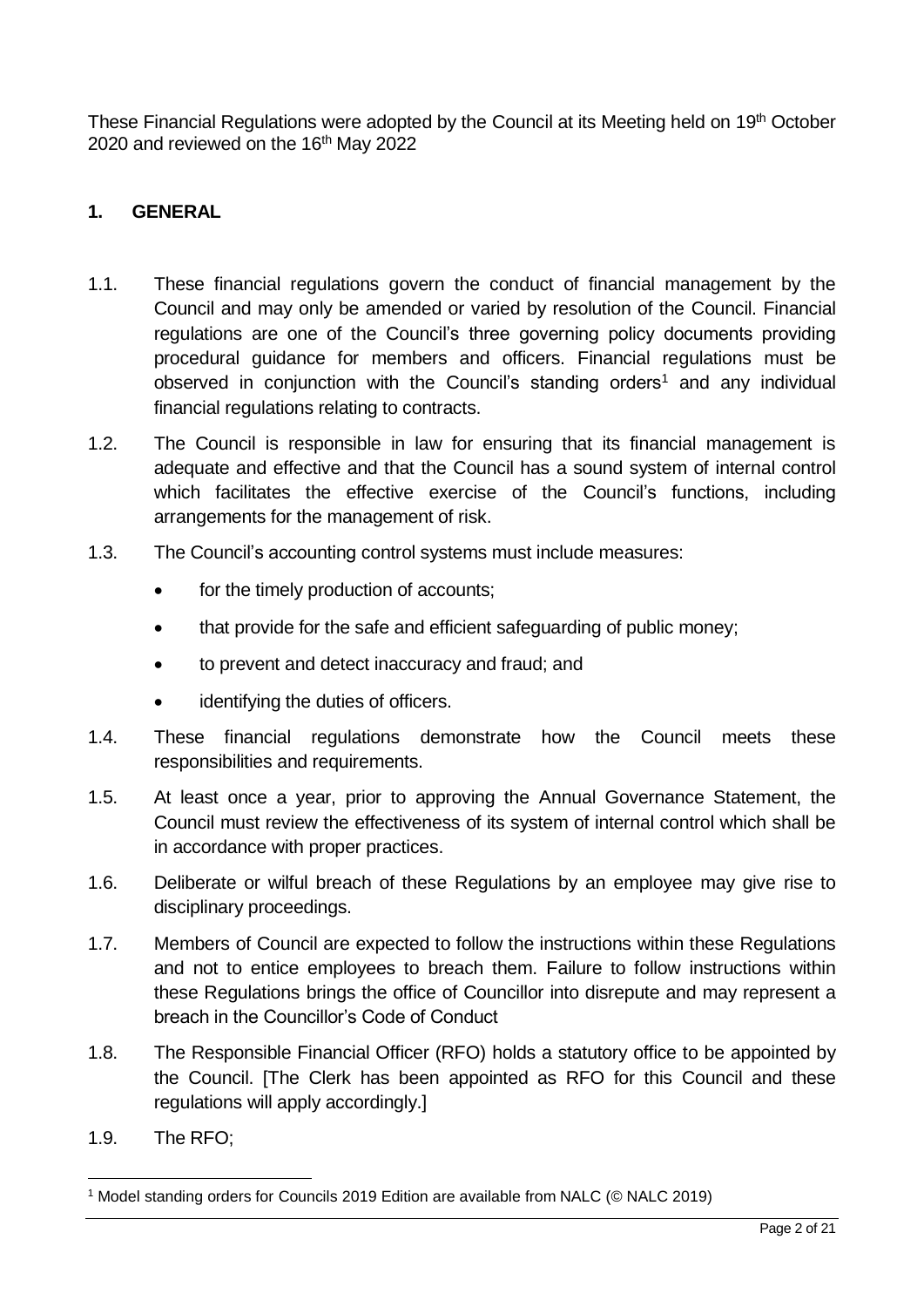- acts under the policy direction of the Council;
- administers the Council's financial affairs in accordance with all Acts, Regulations and proper practices;
- determines on behalf of the Council its accounting records and accounting control systems;
- ensures the accounting control systems are observed;
- maintains the accounting records of the Council up to date in accordance with proper practices;
- assists the Council to secure economy, efficiency and effectiveness in the use of its resources; and
- produces financial management information as required by the Council.
- 1.10. The accounting records determined by the RFO shall be sufficient to show and explain the Council's transactions and to enable the RFO to ensure that any income and expenditure account and statement of balances, or record of receipts and payments comply with the Accounts and Audit (Wales) Regulations and to prepare additional or management information, as the case may be, to be prepared for the Council from time to time.
- 1.11. The accounting records determined by the RFO shall in particular contain:
	- entries from day to day of all sums of money received and expended by the Council and the matters to which the income and expenditure or receipts and payments account relate;
	- a record of the assets and liabilities of the Council; and
	- wherever relevant, a record of the Council's income and expenditure in relation to claims made, or to be made, for any contribution, grant or subsidy.
- 1.12. The accounting control systems determined by the RFO shall include:
	- procedures to ensure that the financial transactions of the Council are recorded as soon as reasonably practicable and as accurately and reasonably as possible;
	- procedures to enable the prevention and detection of inaccuracies and fraud and the ability to reconstruct any lost records;
	- identification of the duties of officers dealing with financial transactions and division of responsibilities of those officers in relation to significant transactions;
	- procedures to ensure that uncollectable amounts, including any bad debts are not submitted to the Council for approval to be written off except with the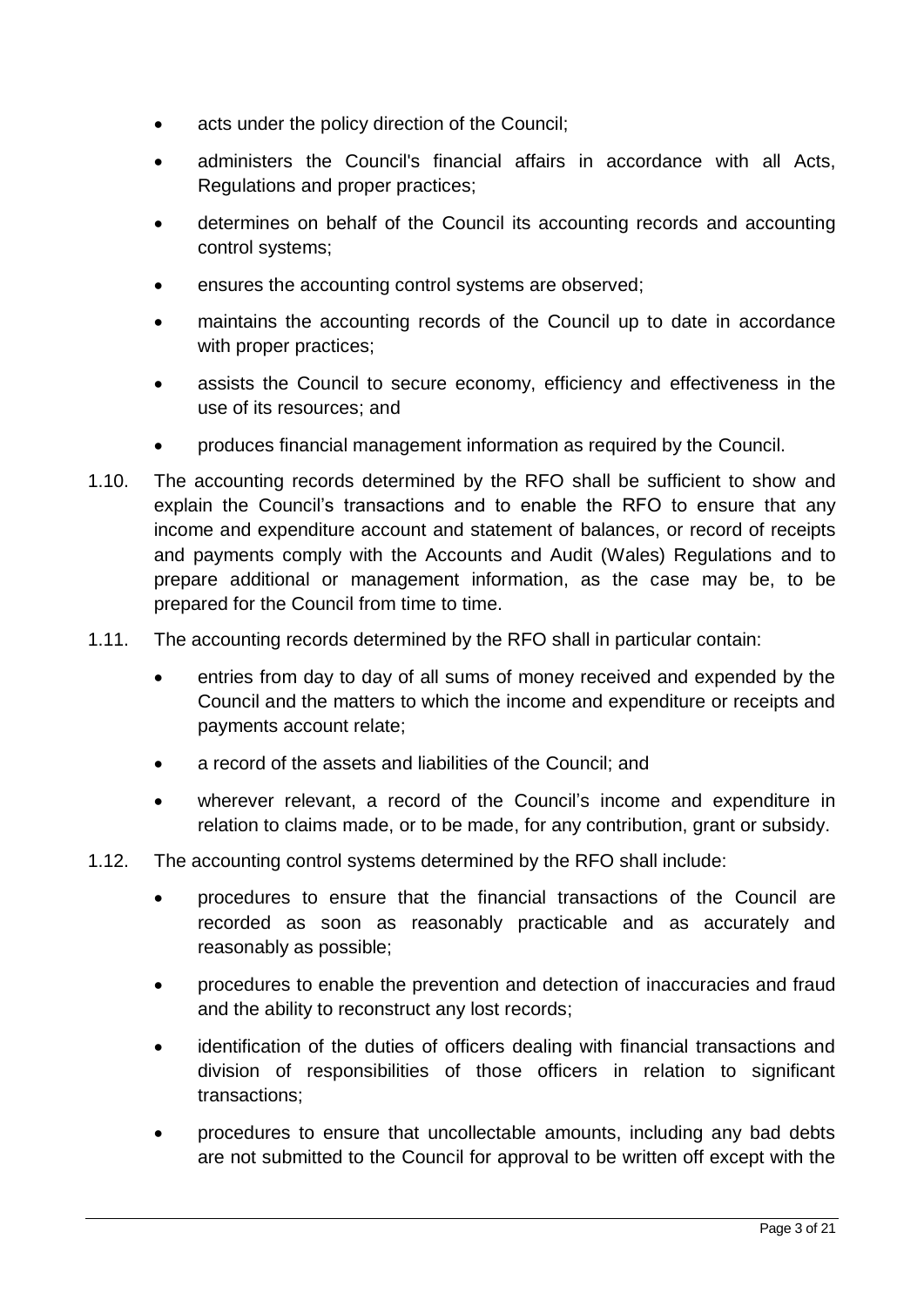approval of the RFO and that the approvals are shown in the accounting records; and

- measures to ensure that risk is properly managed.
- 1.13. The Council is not empowered by these Regulations or otherwise to delegate certain specified decisions. In particular any decision regarding:
	- setting the final budget or the precept (Council Tax Requirement);
	- approving accounting statements;
	- approving an annual governance statement;
	- borrowing;
	- writing off bad debts;
	- addressing recommendations in any report from the internal or external auditors,

shall be a matter for the full Council only.

- 1.14. In addition, the Council must:
	- determine and keep under regular review the bank mandate for all Council bank accounts;
	- approve any grant or a single commitment in excess of [£5,000]; and
	- in respect of the annual salary for any employee have regard to recommendations about annual salaries of employees made by the relevant committee in accordance with its terms of reference.
- 1.15. In these financial regulations, references to the Accounts and Audit (Wales) Regulations or 'the regulations' shall mean the regulations issued under the provisions of section 39 of the Public Audit (Wales) Act 2004, or any superseding legislation, and then in force unless otherwise specified.

<span id="page-3-0"></span>In these financial regulations the term 'proper practice' or 'proper practices' shall refer to guidance issued in *Governance and Accountability for Local Councils in Wales - A Practitioners' Guide* issued by the Joint Practitioners Advisory Group (JPAG), available from the websites of One Voice Wales (OVW) and SLCC as appropriate.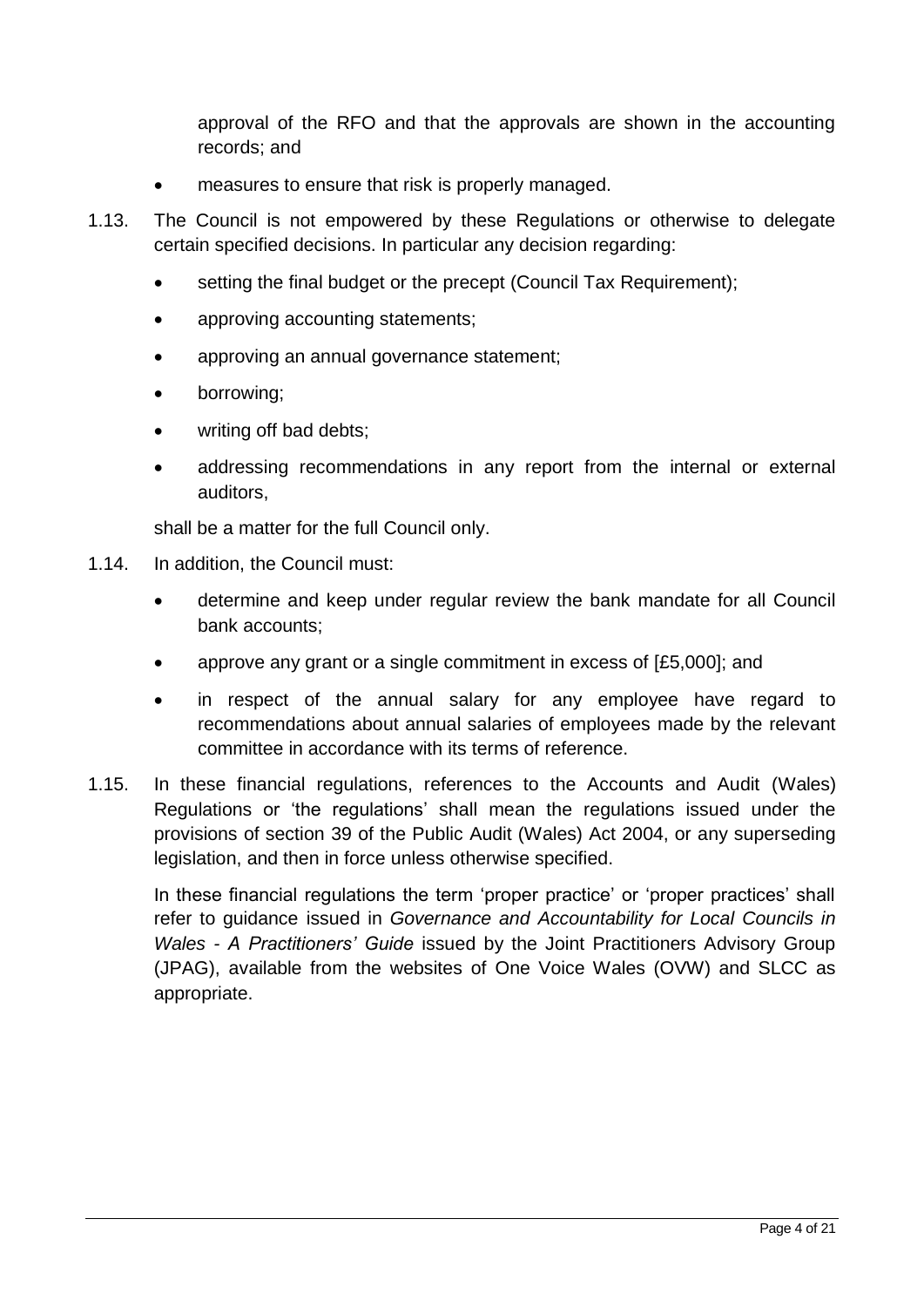## **2. ACCOUNTING AND AUDIT (INTERNAL AND EXTERNAL)**

- 2.1. All accounting procedures and financial records of the Council shall be determined by the RFO in accordance with the Accounts and Audit (Wales) Regulations, appropriate guidance and proper practices.
- 2.2. On a regular basis, at least once in each quarter, and at each financial year end, a member other than the Chairman [or a cheque signatory] shall be appointed to verify bank reconciliations (for all accounts) produced by the RFO. The member shall sign the reconciliations and the original bank statements (or similar document) as evidence of verification. This activity shall on conclusion be reported, including any exceptions, to and noted by the Council [Finance Committee].
- 2.3. The RFO shall complete the annual statement of accounts, annual report, and any related documents of the Council contained in the Annual Return (as specified in proper practices) as soon as practicable after the end of the financial year and having certified the accounts shall submit them and report thereon to the Council within the timescales set by the Accounts and Audit (Wales) Regulations.
- 2.4. The Council shall ensure that there is an adequate and effective system of internal audit of its accounting records, and of its system of internal control in accordance with proper practices. Any officer or member of the Council shall make available such documents and records as appear to the Council to be necessary for the purpose of the audit and shall, as directed by the Council, supply the RFO, internal auditor, or external auditor with such information and explanation as the Council considers necessary for that purpose.
- 2.5. The internal auditor shall be appointed by and shall carry out the work in relation to internal controls required by the Council in accordance with proper practices.
- 2.6. The internal auditor shall:
	- be competent and independent of the financial operations of the Council;
	- report to Council in writing, or in person, on a regular basis with a minimum of one annual written report during each financial year;
	- to demonstrate competence, objectivity and independence, be free from any actual or perceived conflicts of interest, including those arising from family relationships; and
	- have no involvement in the financial decision making, management or control of the Council.
- 2.7. Internal or external auditors may not under any circumstances:
	- perform any operational duties for the Council;
	- initiate or approve accounting transactions; or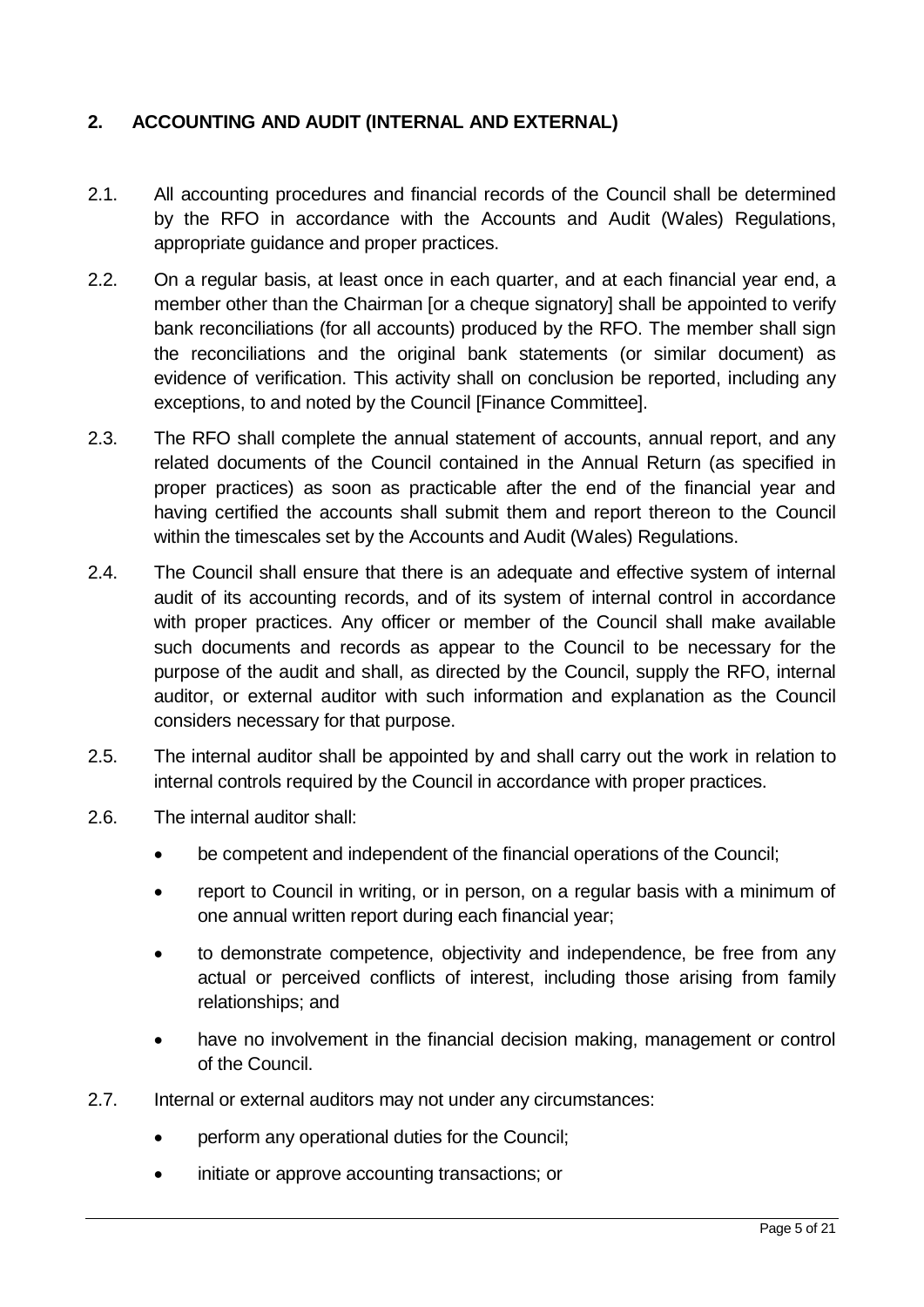- direct the activities of any Council employee, except to the extent that such employees have been appropriately assigned to assist the internal auditor.
- 2.8. For the avoidance of doubt, in relation to internal audit the terms 'independent' and 'independence' shall have the same meaning as is described in proper practices.
- 2.9. The RFO shall make arrangements for the exercise of electors' rights in relation to the accounts including the opportunity to inspect the accounts, books, and vouchers and display or publish any notices and statements of account required by Public Audit (Wales) Act 2004, or any superseding legislation, and the Accounts and Audit (Wales) Regulations.
- 2.10. The RFO shall, without undue delay, bring to the attention of all Councillors any correspondence or report from internal or external auditors.

### <span id="page-5-0"></span>**3. ANNUAL ESTIMATES (BUDGET) AND FORWARD PLANNING**

- 3.1. [Each committee (if any) shall review its three year forecast of revenue and capital receipts and payments. Having regard to the forecast, it shall thereafter formulate and submit proposals for the following financial year to the Council not later than the end of [November] each year including any proposals for revising the forecast].
- 3.2. The RFO must each year, by no later than January prepare detailed estimates of all receipts and payments including the use of reserves and all sources of funding for the following financial year in the form of a budget to be considered by the [relevant committee and the] Council.
- 3.3. The Council shall consider annual budget proposals in relation to the Council's three year forecast of revenue and capital receipts and payments including recommendations for the use of reserves and sources of funding and update the forecast accordingly.
- 3.4. The Council shall fix the precept (Council tax requirement), and relevant basic amount of Council tax to be levied for the ensuing financial year not later than by the end of January each year. The RFO shall issue the precept to the billing authority and shall supply each member with a copy of the approved annual budget.
- <span id="page-5-1"></span>3.5. The approved annual budget shall form the basis of financial control for the ensuing year.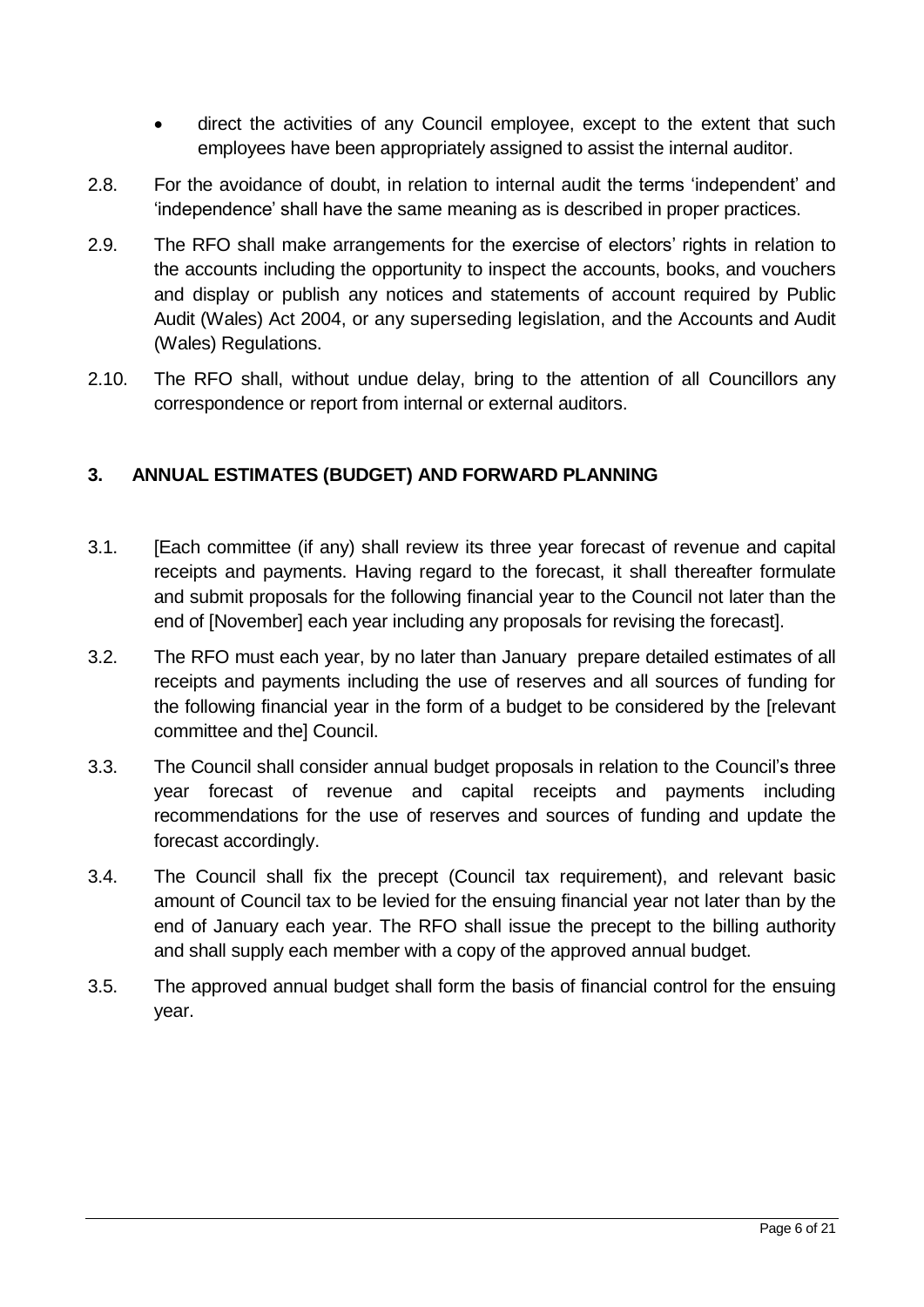# **4. BUDGETARY CONTROL AND AUTHORITY TO SPEND**

- 4.1. Expenditure on revenue items may be authorised up to the amounts included for that class of expenditure in the approved budget. This authority is to be determined by:
	- the Council for all items over [£5,000];
	- a duly delegated committee of the Council for items over [£500]; or
	- the Clerk, in conjunction with Chairman of Council or Chairman of the appropriate committee, for any items below [£500].

Such authority is to be evidenced by a minute or by an authorisation slip duly signed by the Clerk, and where necessary also by the appropriate Chairman.

Contracts may not be disaggregated to avoid controls imposed by these regulations.

- 4.2. No expenditure may be authorised that will exceed the amount provided in the revenue budget for that class of expenditure other than by resolution of the Council, or duly delegated committee. During the budget year and with the approval of Council having considered fully the implications for public services, unspent and available amounts may be moved to other budget headings or to an earmarked reserve as appropriate ('virement').
- 4.3. Unspent provisions in the revenue or capital budgets for completed projects shall not be carried forward to a subsequent year.
- 4.4. The salary budgets are to be reviewed at least annually in October for the following financial year and such review shall be evidenced by a hard copy schedule signed by the Clerk and the Chairman of Council or relevant committee. The RFO will inform committees of any changes impacting on their budget requirement for the coming year in good time.
- 4.5. In cases of extreme risk to the delivery of Council services, the clerk may authorise revenue expenditure on behalf of the Council which in the clerk's judgement it is necessary to carry out. Such expenditure includes repair, replacement or other work, whether or not there is any budgetary provision for the expenditure, subject to a limit of [£500]. The Clerk shall report such action to the chairman as soon as possible and to the Council as soon as practicable thereafter.
- 4.6. No expenditure shall be authorised in relation to any capital project and no contract entered into or tender accepted involving capital expenditure unless the Council is satisfied that the necessary funds are available and the requisite borrowing approval has been obtained.
- 4.7. All capital works shall be administered in accordance with the Council's standing orders and financial regulations relating to contracts.
- 4.8. The RFO shall regularly provide the Council with a statement of receipts and payments to date under each head of the budgets, comparing actual expenditure to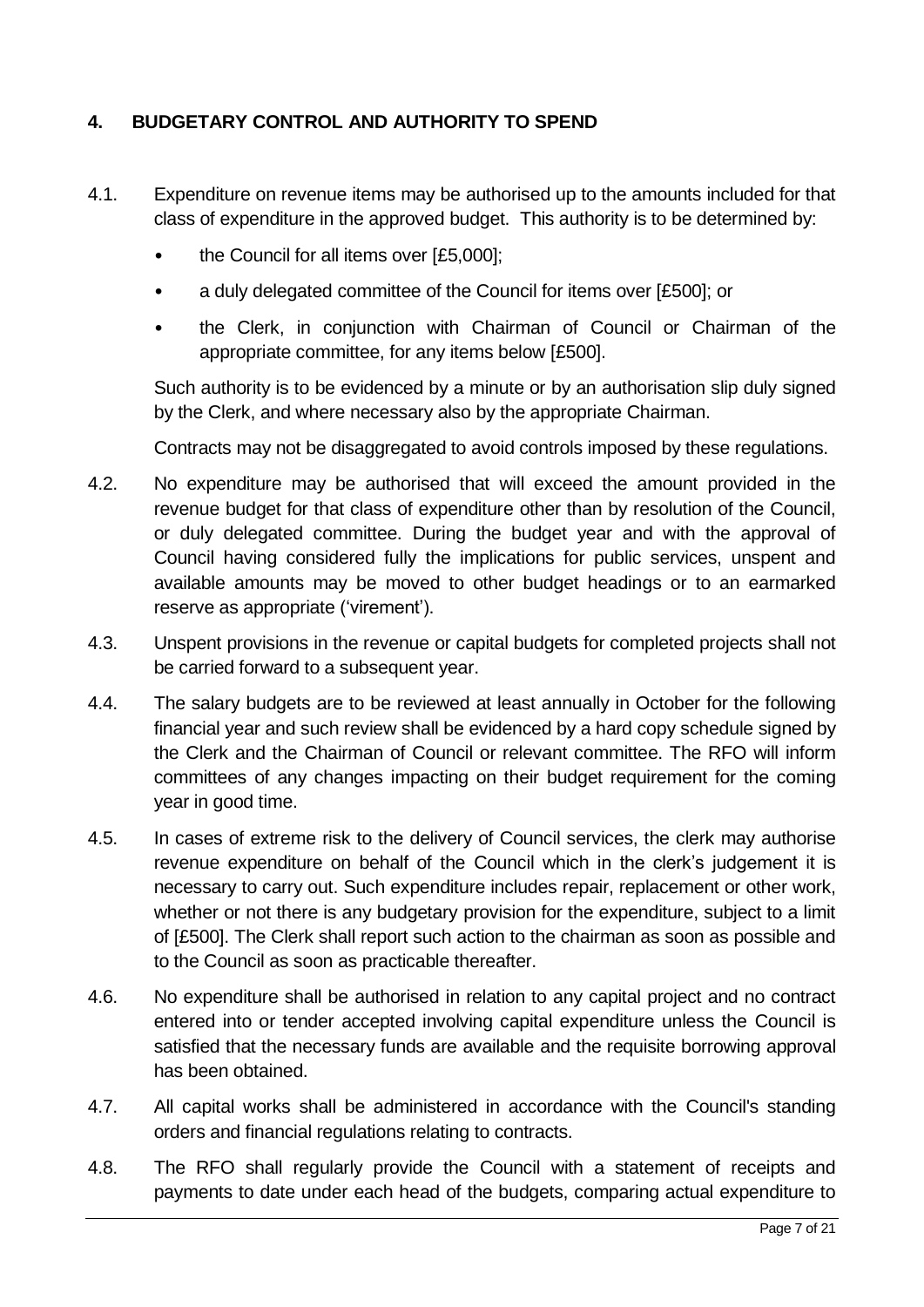the appropriate date against that planned as shown in the budget. These statements are to be prepared at least at the end of each financial quarter and shall show explanations of material variances. For this purpose, "material" shall be in excess of [£100] or [15%] of the budget.

4.9. Changes in earmarked reserves shall be approved by Council as part of the budgetary control process.

# <span id="page-7-0"></span>**5. BANKING ARRANGEMENTS AND AUTHORISATION OF PAYMENTS**

- 5.1. The Council's banking arrangements, including the bank mandate, shall be made by the RFO and approved by the Council; banking arrangements may not be delegated to a committee. They shall be regularly reviewed for safety and efficiency. [The Council shall seek credit references in respect of members or employees who act as signatories].
- 5.2. The RFO shall prepare a schedule of payments requiring authorisation, forming part of the Agenda for the Meeting and, together with the relevant invoices, present the schedule to Council [or finance committee]. The Council / committee shall review the schedule for compliance and, having satisfied itself shall authorise payment by a resolution of the Council [or finance committee]. The approved schedule shall be ruled off and initialled by the Chairman of the Meeting. A detailed list of all payments shall be disclosed within or as an attachment to the minutes of the meeting at which payment was authorised. Personal payments (including salaries, wages, expenses and any payment made in relation to the termination of a contract of employment) may be summarised to remove public access to any personal information.
- 5.3. All invoices for payment shall be examined, verified and certified by the RFO to confirm that the work, goods or services to which each invoice relates has been received, carried out, examined and represents expenditure previously approved by the Council.
- 5.4. The RFO shall examine invoices for arithmetical accuracy and analyse them to the appropriate expenditure heading. The RFO shall take all steps to pay all invoices submitted, and which are in order, at the next available Council [or Finance Committee] meeting.
- 5.5. The Clerk and RFO shall have delegated authority to authorise the payment of items only in the following circumstances:
	- a) If a payment is necessary to avoid a charge to interest under the Late Payment of Commercial Debts (Interest) Act 1998, and the due date for payment is before the next scheduled Meeting of Council, where the Clerk and RFO certify that there is no dispute or other reason to delay payment, provided that a list of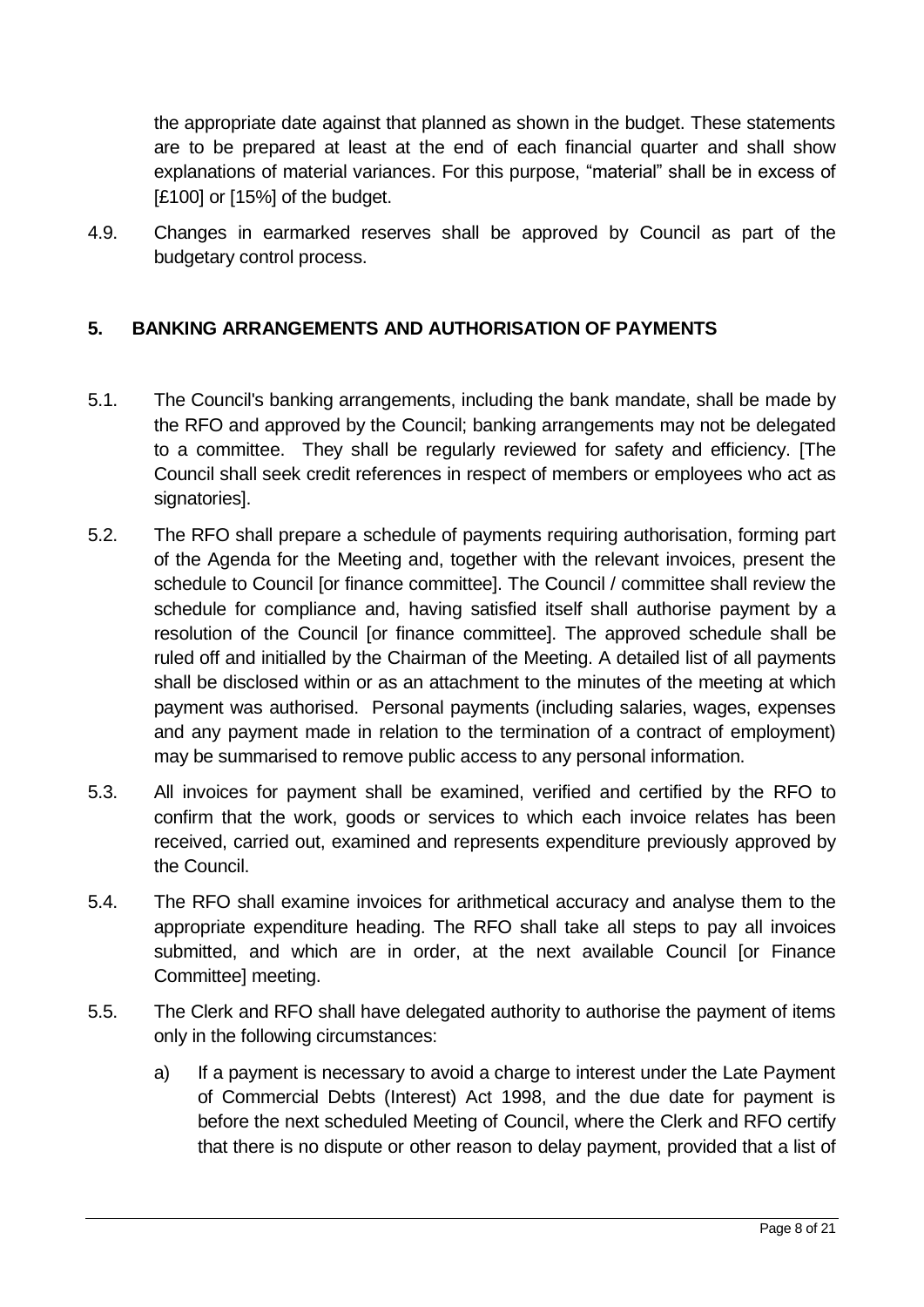such payments shall be submitted to the next appropriate meeting of Council [or finance committee];

- b) An expenditure item authorised under 5.6 below (continuing contracts and obligations) provided that a list of such payments shall be submitted to the next appropriate meeting of Council [or finance committee]; or
- c) fund transfers within the Councils banking arrangements up to the sum of [£10,000], provided that a list of such payments shall be submitted to the next appropriate meeting of Council [or finance committee].
- 5.6. For each financial year the Clerk and RFO shall draw up a list of due payments which arise on a regular basis as the result of a continuing contract, statutory duty, or obligation (such as but not exclusively, Salaries, PAYE and NI, Superannuation Fund and regular maintenance contracts and the like for which Council [,or a duly authorised committee,] may authorise payment for the year provided that the requirements of regulation 4.1 (Budgetary Controls) are adhered to, provided also that a list of such payments shall be submitted to the next appropriate meeting of Council [or Finance Committee].
- 5.7. A record of regular payments made under 5.6 above shall be drawn up and be signed by two members on each and every occasion when payment is authorised thus controlling the risk of duplicated payments being authorised and / or made.
- 5.8. In respect of grants a duly authorised committee shall approve expenditure within any limits set by Council and in accordance with any policy statement approved by Council. Any Revenue or Capital Grant in excess of £5,000 shall before payment, be subject to ratification by resolution of the Council.
- 5.9. Members are subject to the Code of Conduct that has been adopted by the Council and shall comply with the Code and Standing Orders when a decision to authorise or instruct payment is made in respect of a matter in which they have a disclosable or other interest, unless a dispensation has been granted.
- 5.10. The Council will aim to rotate the duties of members in these Regulations so that onerous duties are shared out as evenly as possible over time.
- 5.11. Any changes in the recorded details of suppliers, such as bank account records, shall be approved in writing by a Member.

# <span id="page-8-0"></span>**6. INSTRUCTIONS FOR THE MAKING OF PAYMENTS**

6.1. The Council will make safe and efficient arrangements for the making of its payments.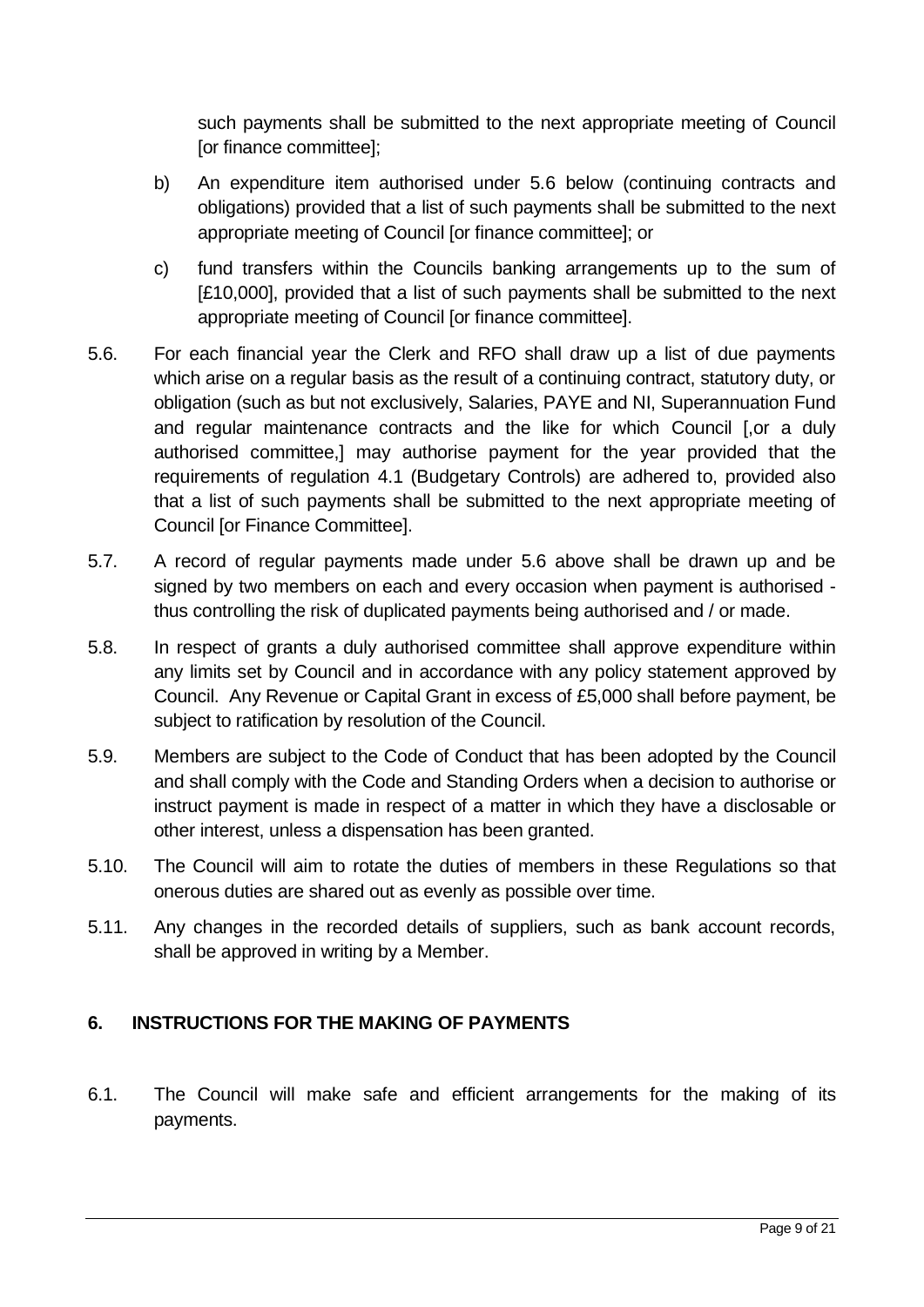- 6.2. Following authorisation under Financial Regulation 5 above, the Council, a duly delegated committee or, if so delegated, the Clerk or RFO shall give instruction that a payment shall be made.
- 6.3. All payments shall be effected by cheque or other instructions to the Council's bankers, or otherwise, in accordance with a resolution of Council [or duly delegated committee].
- 6.4. Cheques or orders for payment drawn on the bank account in accordance with the schedule as presented to Council or committee shall be signed by two member[s] of Council [, and countersigned by the Clerk,] in accordance with a resolution instructing that payment. A member who is a bank signatory, having a connection by virtue of family or business relationships with the beneficiary of a payment, should not, under normal circumstances, be a signatory to the payment in question.
- 6.5. To indicate agreement of the details shown on the cheque or order for payment with the counterfoil and the invoice or similar documentation, the signatories shall each also initial the cheque counterfoil.
- 6.6. Cheques or orders for payment shall not normally be presented for signature other than at a Council or committee meeting (including immediately before or after such a meeting). Any signatures obtained away from such meetings shall be reported to the Council [or Finance Committee] at the next convenient meeting.
- 6.7. If thought appropriate by the Council, payment for utility supplies (energy, telephone and water) and any National Non-Domestic Rates may be made by variable direct debit provided that the instructions are signed by two members and any payments are reported to Council as made. The approval of the use of a variable direct debit shall be renewed by resolution of the Council at least every two years.
- 6.8. If thought appropriate by the Council, payment for certain items (principally salaries) may be made by banker's standing order provided that the instructions are signed, or otherwise evidenced by two members are retained and any payments are reported to Council as made. The approval of the use of a banker's standing order shall be renewed by resolution of the Council at least every two years.
- 6.9. If thought appropriate by the Council, payment for certain items may be made by BACS or CHAPS methods provided that the instructions for each payment are signed, or otherwise evidenced, by two authorised bank signatories are retained and any payments are reported to Council as made. The approval of the use of BACS or CHAPS shall be renewed by resolution of the Council at least every two years.
- 6.10. If thought appropriate by the Council payment for certain items may be made by internet banking transfer provided evidence is retained showing which members approved the payment.
- 6.11. Where a computer requires use of a personal identification number (PIN) or other password(s), for access to the Council's records on that computer, a note shall be made of the PIN and Passwords and shall be handed to and retained by the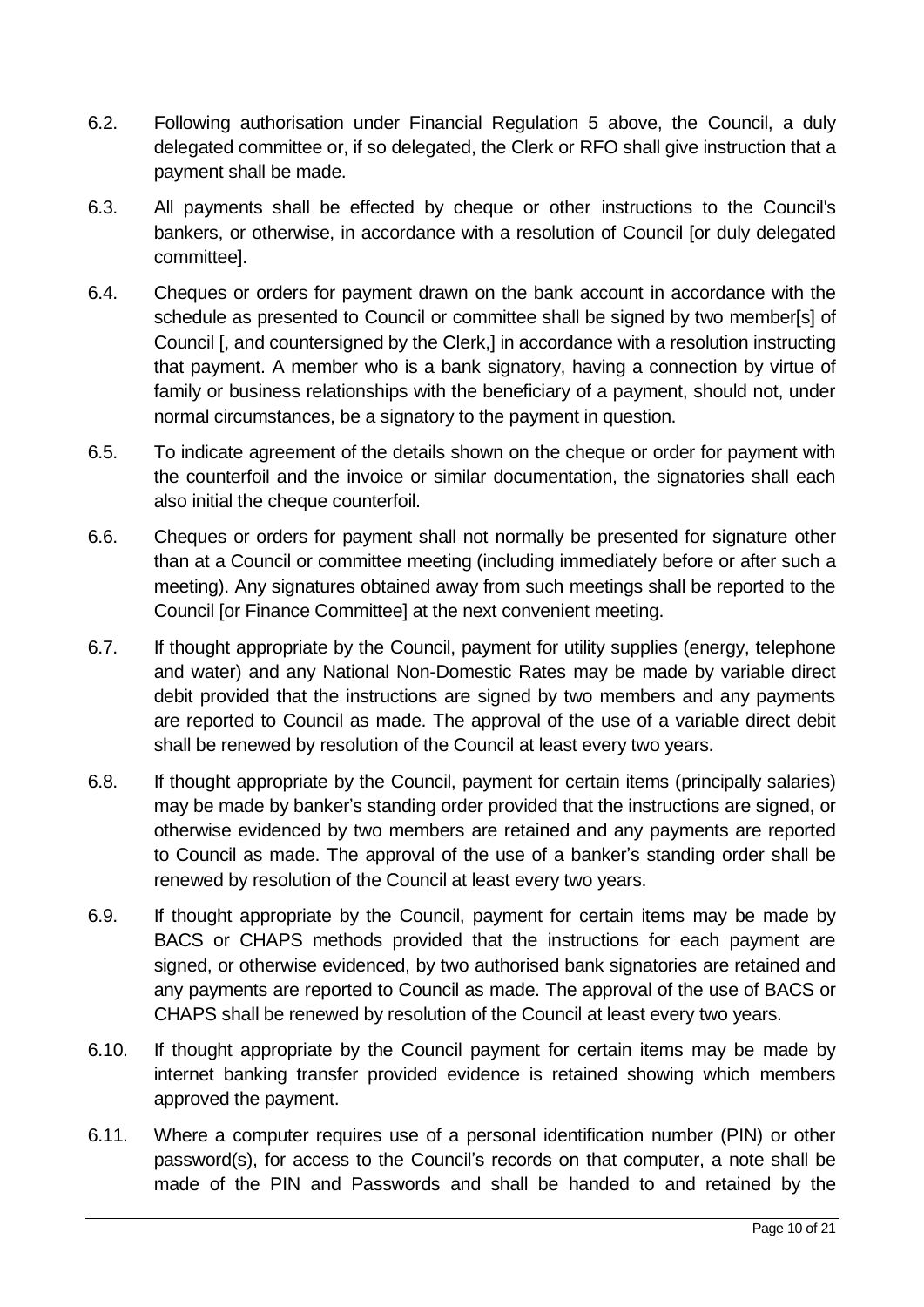Chairman of Council in a sealed dated envelope. This envelope may not be opened other than in the presence of two other Councillors. After the envelope has been opened, in any circumstances, the PIN and / or passwords shall be changed as soon as practicable. The fact that the sealed envelope has been opened, in whatever circumstances, shall be reported to all members immediately and formally to the next available meeting of the Council. This will not be required for a member's personal computer used only for remote authorisation of bank payments.

- 6.12. No employee or Councillor shall disclose any PIN or password, relevant to the working of the Council or its bank accounts, to any person not authorised in writing by the Council or a duly delegated committee.
- 6.13. Regular back-up copies of the records on any computer shall be made and shall be stored securely away from the computer in question, and preferably off site.
- 6.14. The Council, and any members using computers for the Council's financial business, shall ensure that anti-virus, anti-spyware and firewall, software with automatic updates, together with a high level of security, is used.
- 6.15. Where internet banking arrangements are made with any bank, the Clerk [RFO] shall be appointed as the Service Administrator. The bank mandate approved by the Council shall identify a number of Councillors who will be authorised to approve transactions on those accounts. The bank mandate will state clearly the amounts of payments that can be instructed by the use of the Service Administrator alone, or by the Service Administrator with a stated number of approvals.
- 6.16. Access to any internet banking accounts will be directly to the access page (which may be saved under "favourites"), and not through a search engine or e-mail link. Remembered or saved passwords facilities must not be used on any computer used for Council banking work. Breach of this Regulation will be treated as a very serious matter under these regulations.
- 6.17. Changes to account details for suppliers, which are used for internet banking may only be changed on written hard copy notification by the supplier and supported by hard copy authority for change signed by [two of] the Clerk [the RFO] [a member]. A programme of regular checks of standing data with suppliers will be followed.
- 6.18. Any Debit Card issued for use will be specifically restricted to the Clerk [and the RFO] and will also be restricted to a single transaction maximum value of [£500] unless authorised by Council or finance committee in writing before any order is placed.
- 6.19. A pre-paid debit card may be issued to employees with varying limits. These limits will be set by the Council [Finance Committee]. Transactions and purchases made will be reported to the [Council] [relevant committee] and authority for topping-up shall be at the discretion of the [Council] [relevant committee].
- 6.20. Any corporate credit card or trade card account opened by the Council will be specifically restricted to use by the Clerk [and RFO] and shall be subject to automatic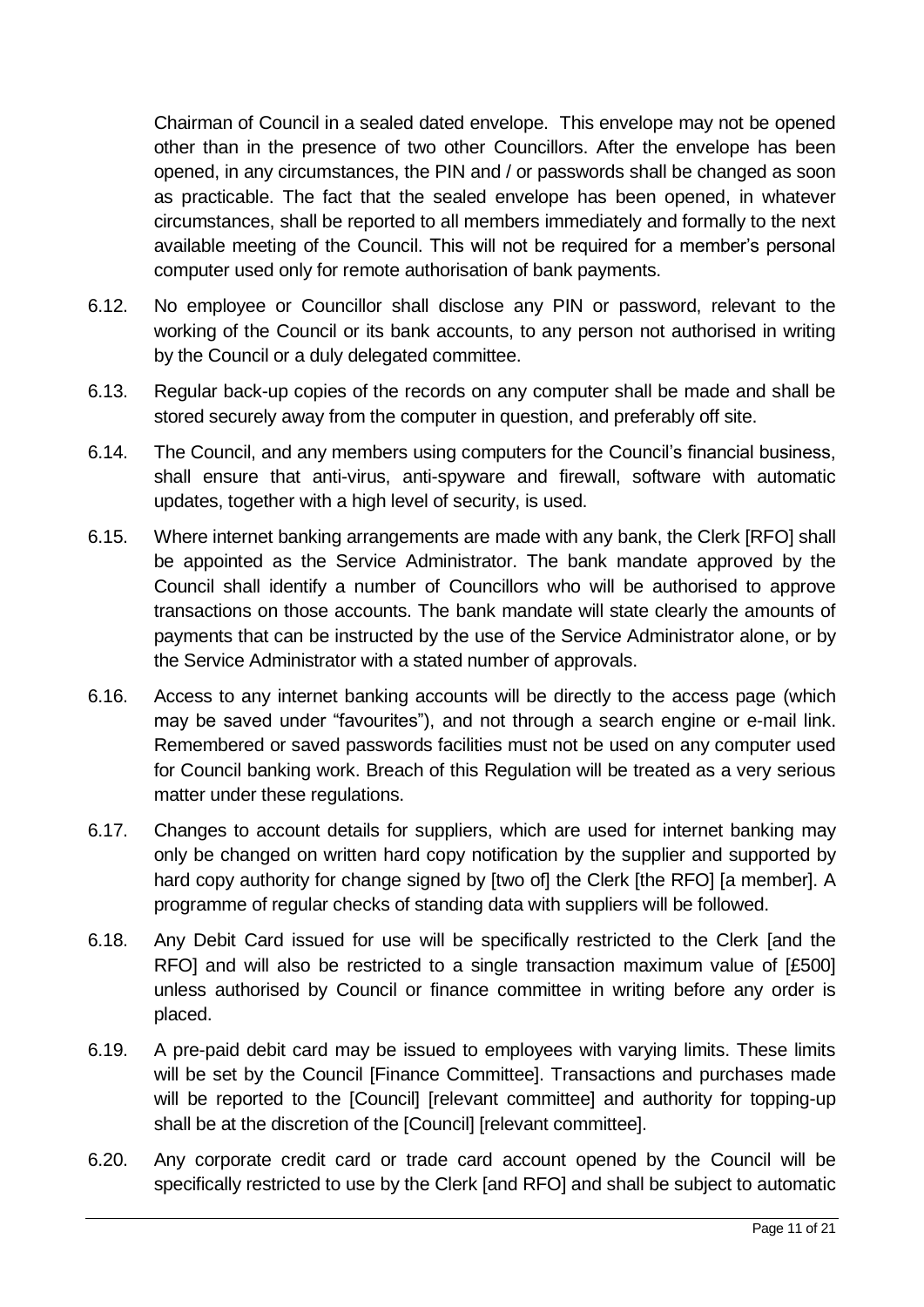payment in full at each month-end. Personal credit or debit cards of members or staff shall not be used under any circumstances.

6.21. The Council will not maintain any form of cash float. All cash received must be banked intact. Any payments made in cash by the Clerk [or RFO] (for example for postage or minor stationery items) shall be refunded on a monthly basis.

# <span id="page-11-0"></span>**7. PAYMENT OF SALARIES**

- 7.1. As an employer, the Council shall make arrangements to meet fully the statutory requirements placed on all employers by PAYE and National Insurance legislation. The payment of all salaries shall be made in accordance with payroll records and the rules of PAYE and National Insurance currently operating, and salary rates shall be as agreed by Council, or duly delegated committee.
- 7.2. Payment of salaries and payment of deductions from salary such as may be required to be made for tax, national insurance and pension contributions, or similar statutory or discretionary deductions must be made in accordance with the payroll records and on the appropriate dates stipulated in employment contracts, provided that each payment is reported to the next available Council meeting, as set out in these regulations above.
- 7.3. No changes shall be made to any employee's pay, emoluments, or terms and conditions of employment without the prior consent of the [Council] [relevant committee].
- 7.4. Each and every payment to employees of net salary and to the appropriate creditor of the statutory and discretionary deductions shall be recorded in a separate confidential record (confidential cash book). This confidential record is not open to inspection or review (under the Freedom of Information Act 2000 or otherwise) other than:
	- a) by any Councillor who can demonstrate a need to know;
	- b) by the internal auditor;
	- c) by the external auditor; or
	- d) by any person authorised under Public Audit (Wales) Act 2004, or any superseding legislation.
- 7.5. The total of such payments in each calendar month shall be reported with all other payments as made as may be required under these Financial Regulations, to ensure that only payments due for the period have actually been paid.
- 7.6. An effective system of personal performance management should be maintained for the senior officers.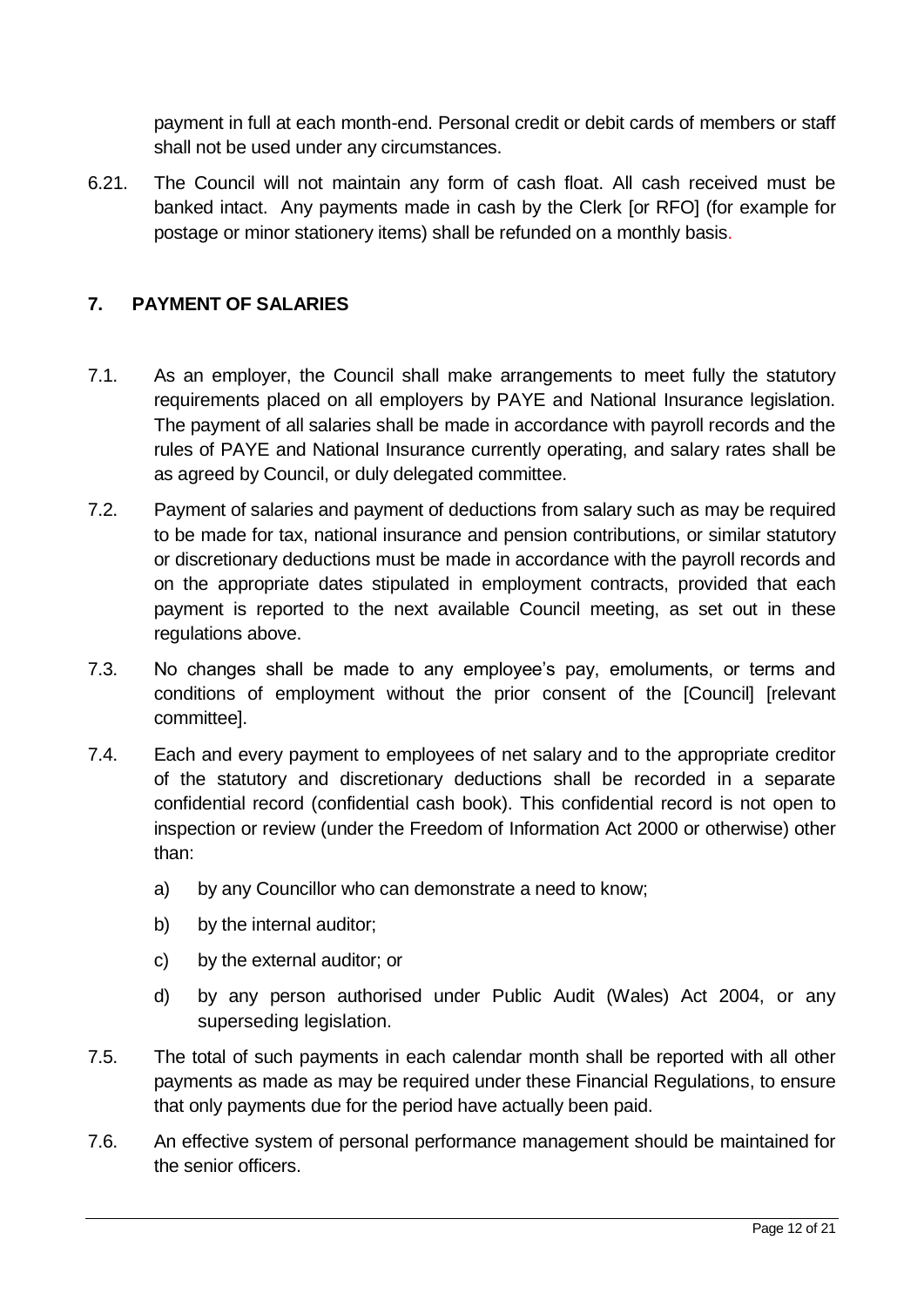- 7.7. Any termination payments shall be supported by a clear business case and reported to the Council. Termination payments shall only be authorised by Council.
- 7.8. Before employing interim staff, the Council must consider a full business case.

#### <span id="page-12-0"></span>**8. LOANS AND INVESTMENTS**

- 8.1. All borrowings shall be effected in the name of the Council, after obtaining any necessary borrowing approval. Any application for borrowing approval shall be approved by Council as to terms and purpose. The application for borrowing approval, and subsequent arrangements for the loan shall only be approved by full Council.
- 8.2. Any financial arrangement which does not require formal borrowing approval from the Welsh Government (such as Hire Purchase or Leasing of tangible assets) shall be subject to approval by the full Council. In each case a report in writing shall be provided to Council in respect of value for money for the proposed transaction.
- 8.3. The Council will arrange with the Council's banks and investment providers for the sending of a copy of each statement of account to the Chairman of the Council at the same time as one is issued to the Clerk or RFO.
- 8.4. All loans and investments shall be negotiated in the name of the Council and shall be for a set period in accordance with Council policy.
- 8.5. The Council shall consider the need for an Investment Strategy and Policy which, if drawn up, shall be in accordance with relevant regulations, proper practices and guidance. Any Strategy and Policy shall be reviewed by the Council at least annually.
- 8.6. All investments of money under the control of the Council shall be in the name of the Council.
- 8.7. All investment certificates and other documents relating thereto shall be retained in the custody of the RFO.
- 8.8. Payments in respect of short term or long term investments, including transfers between bank accounts held in the same bank, or branch, shall be made in accordance with Regulation 5 (Authorisation of payments) and Regulation 6 (Instructions for payments).

#### <span id="page-12-1"></span>**9. INCOME**

9.1. The collection of all sums due to the Council shall be the responsibility of and under the supervision of the RFO.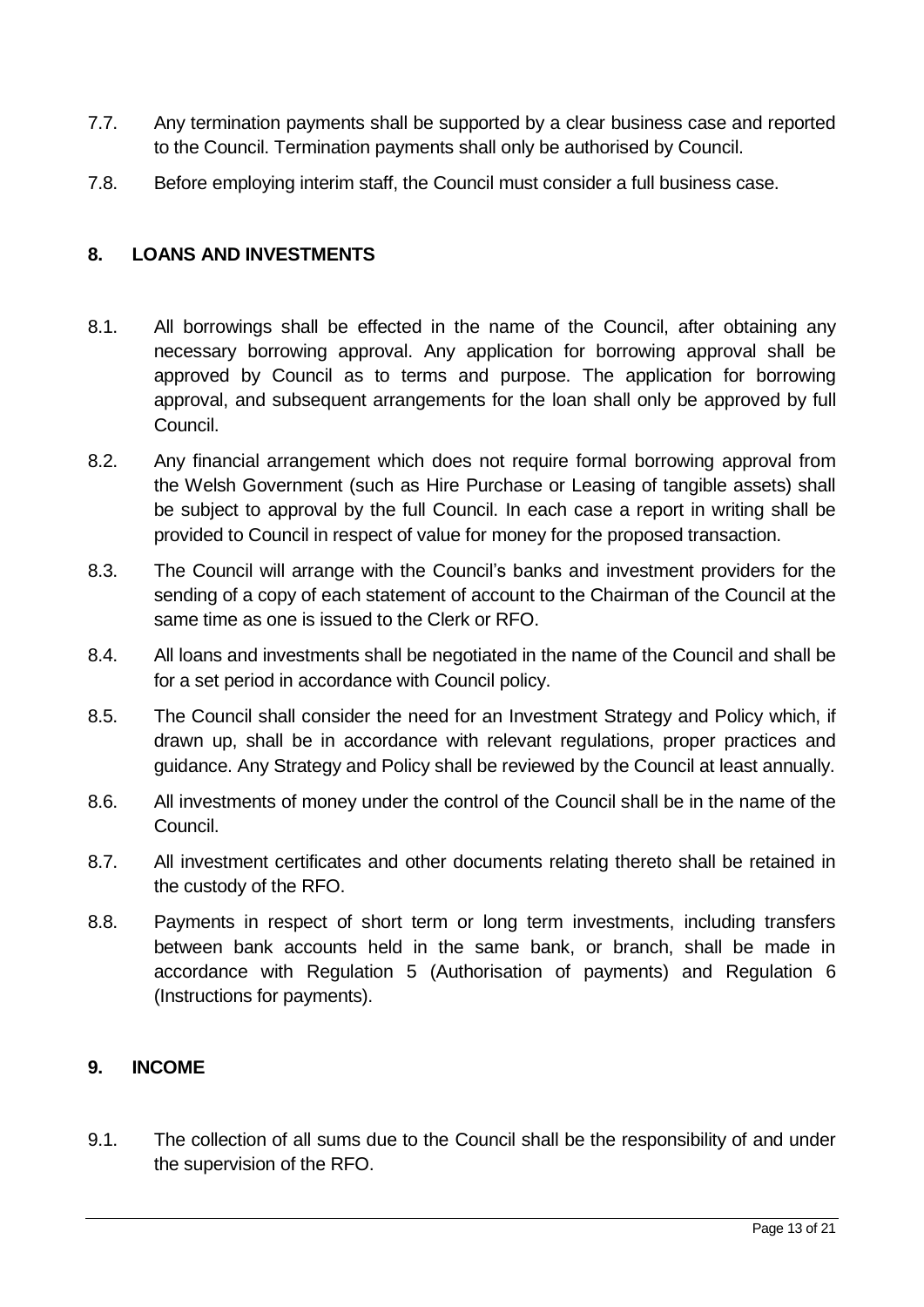- 9.2. Particulars of all charges to be made for work done, services rendered, or goods supplied shall be agreed annually by the Council, notified to the RFO and the RFO shall be responsible for the collection of all accounts due to the Council.
- 9.3. The Council will review all fees and charges at least annually, following a report of the Clerk.
- 9.4. Any sums found to be irrecoverable and any bad debts shall be reported to the Council and shall be written off in the year.
- 9.5. All sums received on behalf of the Council shall be banked intact as directed by the RFO. In all cases, all receipts shall be deposited with the Council's bankers with such frequency as the RFO considers necessary.
- 9.6. The origin of each receipt shall be entered on the paying-in slip.
- 9.7. Personal cheques shall not be cashed out of money held on behalf of the Council.
- 9.8. The RFO shall promptly complete any VAT Return that is required. Any repayment claim due in accordance with VAT Act 1994 section 33 shall be made at least annually coinciding with the financial year end.
- 9.9. Where any significant sums of cash are regularly received by the Council, the RFO shall take such steps as are agreed by the Council to ensure that more than one person is present when the cash is counted in the first instance, that there is a reconciliation to some form of control such as ticket issues, and that appropriate care is taken in the security and safety of individuals banking such cash.
- 9.10. Any income arising which is the property of a charitable trust shall be paid into a charitable bank account. Instructions for the payment of funds due from the charitable trust to the Council (to meet expenditure already incurred by the authority) will be given by the Managing Trustees of the charity meeting separately from any Council meeting (see also Regulation 16 below)].

# <span id="page-13-0"></span>**10. ORDERS FOR WORK, GOODS AND SERVICES**

- 10.1. An official order or letter shall be issued for all work, goods and services unless a formal contract is to be prepared or an official order would be inappropriate. Copies of orders shall be retained.
- 10.2. Order books shall be controlled by the RFO.
- 10.3. All members and officers are responsible for obtaining value for money at all times. An officer issuing an official order shall ensure as far as reasonable and practicable that the best available terms are obtained in respect of each transaction, usually by obtaining three or more quotations or estimates from appropriate suppliers, subject to any *de minimis* provisions in Regulation 11.1 below.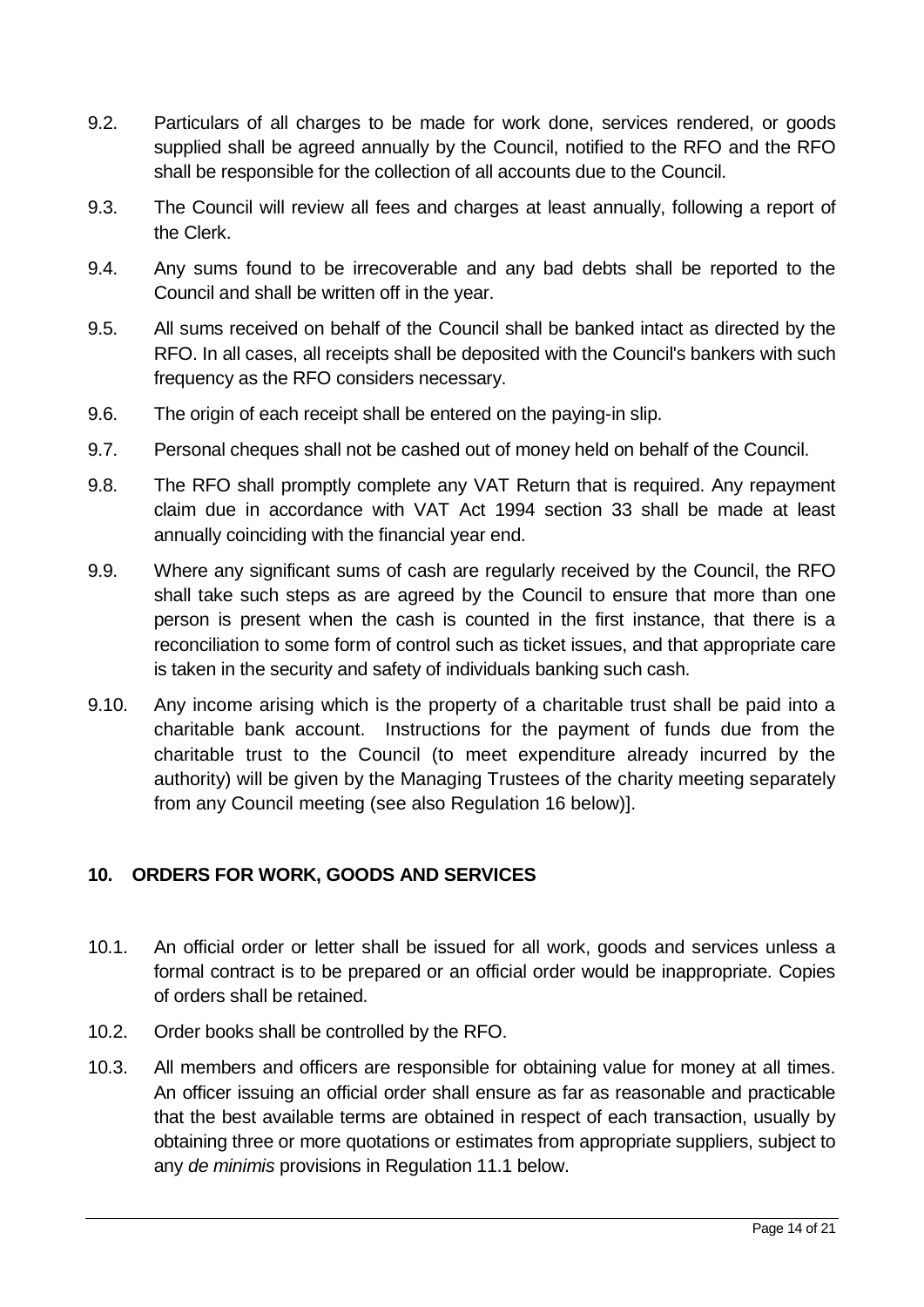- 10.4. A member may not issue an official order or make any contract on behalf of the Council.
- 10.5. The RFO shall verify the lawful nature of any proposed purchase before the issue of any order, and in the case of new or infrequent purchases or payments, the RFO shall ensure that the statutory authority shall be reported to the meeting at which the order is approved so that the minutes can record the power being used.

### <span id="page-14-0"></span>**11. CONTRACTS**

- 11.1. Procedures as to contracts are laid down as follows:
	- a. Every contract shall comply with these financial regulations, and no exceptions shall be made otherwise than in an emergency provided that this regulation need not apply to contracts which relate to items (i) to (vi) below:
		- i. for the supply of gas, electricity, water, sewerage and telephone services;
		- ii. for specialist services such as are provided by legal professionals acting in disputes only – not general legal work.
		- iii. for work to be executed or goods or materials to be supplied which consist of repairs to or parts for existing machinery or equipment or plant;
		- iv. for work to be executed or goods or materials to be supplied which constitute an extension of an existing contract by the Council;
		- v. for goods or materials proposed to be purchased which are proprietary articles and / or are only sold at a fixed price.
	- b. The full requirements of The Public Contracts Regulations 2015 ("the Regulations"), as applicable, shall be followed in respect of the tendering and award of a public supply contract, public service contract or public works contract which exceed thresholds in The Regulations set by the Public Contracts Directive 2014/24/EU (which may change from time to time)<sup>2</sup>.
	- c. When applications are made to waive financial regulations relating to contracts to enable a price to be negotiated without competition the reason shall be embodied in a recommendation to the Council.
	- d. Such invitation to tender shall state the general nature of the intended contract and the Clerk shall obtain the necessary technical assistance to prepare a specification in appropriate cases. The invitation shall in addition state that tenders must be addressed to the Clerk in the ordinary course of post. Each tendering firm shall be supplied with a specifically marked envelope in which

<sup>1</sup> <sup>2</sup> Thresholds currently applicable are:

a. For public supply and public service contracts 209,000 Euros (£181,302)

b. For public works contracts 5,225,000 Euros (£4,551,413)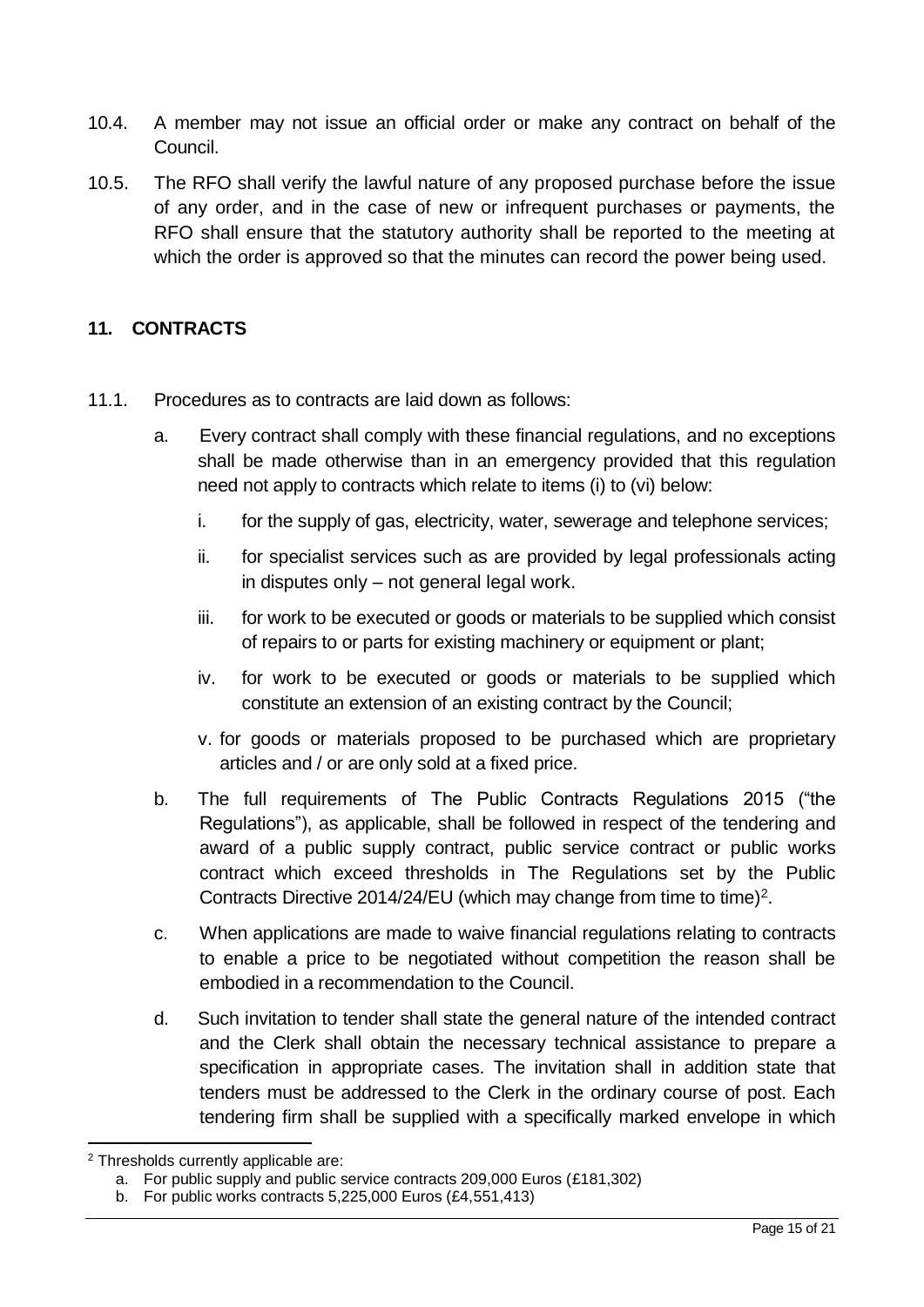the tender is to be sealed and remain sealed until the prescribed date for opening tenders for that contract.

- e. All sealed tenders shall be opened at the same time on the prescribed date by the Clerk in the presence of at least one member of Council.
- f. Any invitation to tender issued under this regulation shall be subject to Standing Orders [], <sup>3</sup> [insert reference of the Council's relevant standing order] and shall refer to the terms of the Bribery Act 2010.
- g. When it is to enter into a contract of less than  $[£25,000]<sup>4</sup>$  in value for the supply of goods or materials or for the execution of works or specialist services other than such goods, materials, works or specialist services as are excepted as set out in paragraph (a) the Clerk or RFO shall obtain 3 quotations (priced descriptions of the proposed supply); where the value is below £3,000 and above £500 the Clerk or RFO shall strive to obtain 3 estimates. Otherwise, Regulation 10.3 above shall apply.
- h. The Council shall not be obliged to accept the lowest or any tender, quote or estimate.

1

<sup>3</sup> Based on NALC's model standing order 18d (© NALC 2018)

<sup>&</sup>lt;sup>4</sup> This suggested figure is based on the sum above which special rules are applicable (under the Regulations) to Councils in England and is therefore considered an appropriate threshold.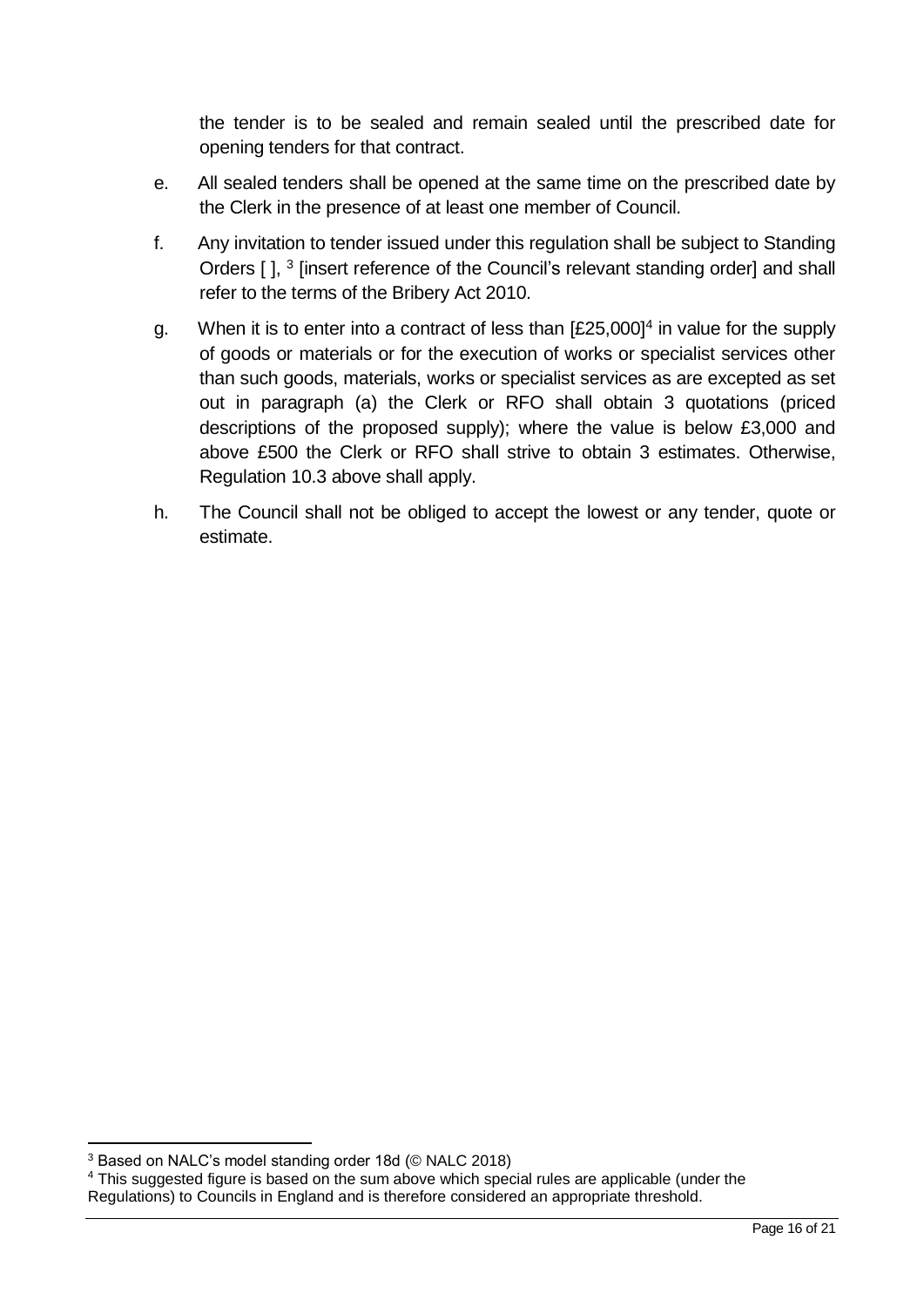- i. Should it occur that the Council, or duly delegated committee, does not accept any tender, quote or estimate, the work is not allocated and the Council requires further pricing, provided that the specification does not change, no person shall be permitted to submit a later tender, estimate or quote who was present when the original decision making process was being undertaken.
- 11.2. The Proper Officer shall maintain a register of personal interests, in respect of both members and senior staff.
	- a. Members and senior staff should not, so far as is practicable, be involved in the award of orders and/or contracts with organisations or individuals in respect of which a personal interest exists, whether declared or not.
	- b. Members and senior staff should not, so far as is practicable, be involved in the making or authorising payments in respect of orders and/or contracts with organisations or individuals in respect of which a personal interest exists, whether declared or not.

# <span id="page-16-0"></span>**12. [PAYMENTS UNDER CONTRACTS FOR BUILDING OR OTHER CONSTRUCTION WORKS**

- 12.1. Payments on account of the contract sum shall be made within the time specified in the contract by the RFO upon authorised certificates of the architect or other consultants engaged to supervise the contract (subject to any percentage withholding as may be agreed in the particular contract).
- 12.2. Where contracts provide for payment by instalments the RFO shall maintain a record of all such payments. In any case where it is estimated that the total cost of work carried out under a contract, excluding agreed variations, will exceed the contract sum of 5% or more a report shall be submitted to the Council.
- 12.3. Any variation to a contract or addition to or omission from a contract must be approved by the Council and Clerk to the contractor in writing, the Council being informed where the final cost is likely to exceed the financial provision.]

# <span id="page-16-1"></span>**13. [STORES AND EQUIPMENT**

13.1. The officer in charge of each section shall be responsible for the care and custody of stores and equipment in that section.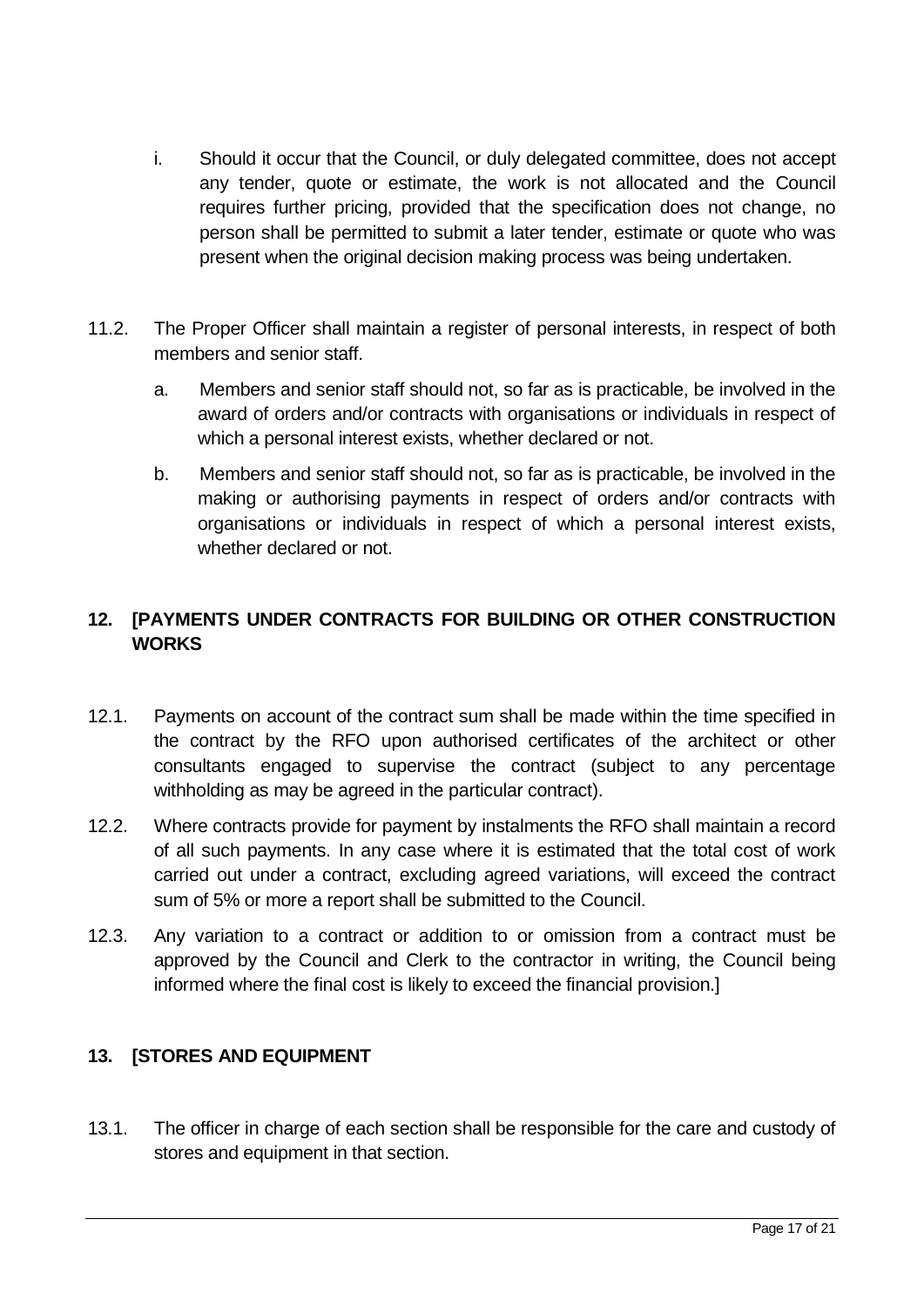- 13.2. Delivery notes shall be obtained in respect of all goods received into store or otherwise delivered and goods must be checked as to order and quality at the time delivery is made.
- 13.3. Stocks shall be kept at the minimum levels consistent with operational requirements.
- 13.4. The RFO shall be responsible for periodic checks of stocks and stores at least annually.]

#### <span id="page-17-0"></span>**14. ASSETS, PROPERTIES AND ESTATES**

- 14.1. The Clerk shall make appropriate arrangements for the custody of all title deeds and Land Registry Certificates of properties held by the Council. The RFO shall ensure a record is maintained of all properties held by the Council, recording the location, extent, plan, reference, purchase details, nature of the interest, tenancies granted, rents payable and purpose for which held in accordance with Accounts and Audit (Wales) Regulations.
- 14.2. No tangible moveable property shall be purchased or otherwise acquired, sold, leased or otherwise disposed of, without the authority of the Council, together with any other consents required by law, save where the estimated value of any one item of tangible movable property does not exceed [£250].
- 14.3. No real property (interests in land) shall be sold, leased or otherwise disposed of without the authority of the Council, together with any other consents required by law, In each case a report in writing shall be provided to Council in respect of valuation and surveyed condition of the property (including matters such as planning permissions and covenants) together with a proper business case (including an adequate level of consultation with the electorate).
- 14.4. No real property (interests in land) shall be purchased or acquired without the authority of the full Council. In each case a report in writing shall be provided to Council in respect of valuation and surveyed condition of the property (including matters such as planning permissions and covenants) together with a proper business case (including an adequate level of consultation with the electorate).
- 14.5. Subject only to the limit set in Reg. 14.2 above, no tangible moveable property shall be purchased or acquired without the authority of the full Council. In each case a report in writing shall be provided to Council with a full business case.
- 14.6. The RFO shall ensure that an appropriate and accurate Register of Assets and Investments is kept up to date. The continued existence of tangible assets shown in the Register shall be verified at least annually, possibly in conjunction with a health and safety inspection of assets.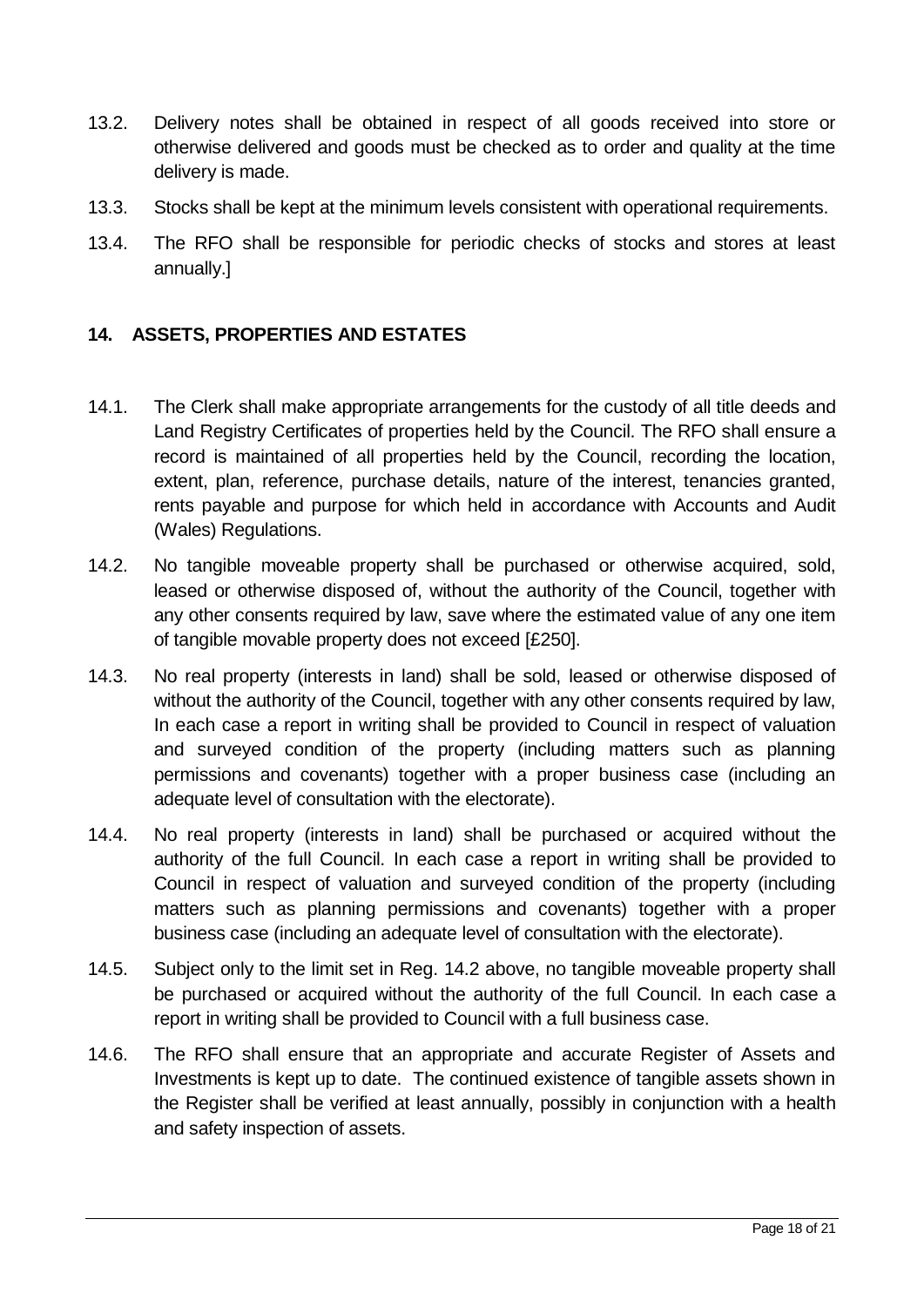#### <span id="page-18-0"></span>**15. INSURANCE**

- 15.1. Following the annual risk assessment (per Financial Regulation 17), the RFO shall effect all insurances and negotiate all claims on the Council's insurers [in consultation with the Clerk].
- 15.2. [The Clerk shall give prompt notification to the RFO of all new risks, properties or vehicles which require to be insured and of any alterations affecting existing insurances.]
- 15.3. The RFO shall keep a record of all insurances effected by the Council and the property and risks covered thereby and annually review it.
- 15.4. The RFO shall be notified of any loss liability or damage or of any event likely to lead to a claim and shall report these to Council at the next available meeting.
- 15.5. All appropriate members and employees of the Council shall be included in a suitable form of security or fidelity guarantee insurance which shall cover the maximum risk exposure as determined [annually] by the Council, or duly delegated committee.

#### <span id="page-18-1"></span>**16. [CHARITIES**

16.1. Where the Council is sole managing trustee of a charitable body the Clerk and RFO shall ensure that separate accounts are kept of the funds held on charitable trusts and separate financial reports made in such form as shall be appropriate, in accordance with Charity Law, or as determined by the Charity Commission. The Clerk and RFO shall arrange for any audit or independent examination as may be required by Charity Law or any Governing Document.]

#### <span id="page-18-2"></span>**17. RISK MANAGEMENT**

- 17.1. The Council is responsible for putting in place arrangements for the management of risk. The Clerk [with the RFO] shall prepare, for approval by the Council, risk management policy statements in respect of all activities of the Council. Risk policy statements and consequential risk management arrangements shall be reviewed by the Council at least annually.
- 17.2. When considering any new activity, the Clerk [with the RFO] shall prepare a draft risk assessment including risk management proposals for consideration and adoption by the Council.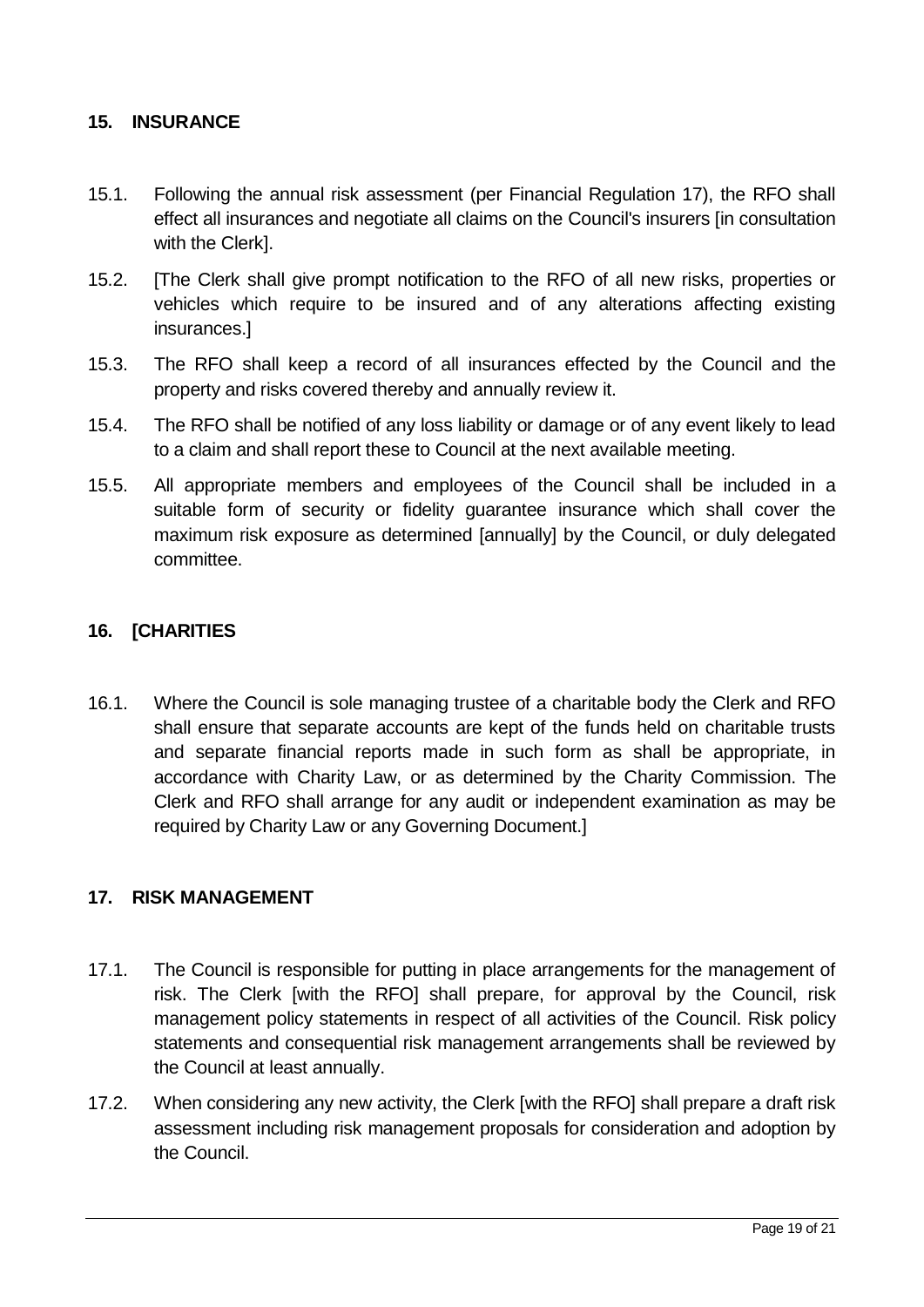#### <span id="page-19-0"></span>**18. SUSPENSION AND REVISION OF FINANCIAL REGULATIONS**

- 18.1. It shall be the duty of the Council to review the Financial Regulations of the Council from time to time. The Clerk shall make arrangements to monitor changes in legislation or proper practices and shall advise the Council of any requirement for a consequential amendment to these financial regulations.
- 18.2. The Council may, by resolution of the Council duly notified prior to the relevant meeting of Council, suspend any part of these Financial Regulations provided that reasons for the suspension are recorded and that an assessment of the risks arising has been drawn up and presented in advance to all members of Council.

\* \* \*